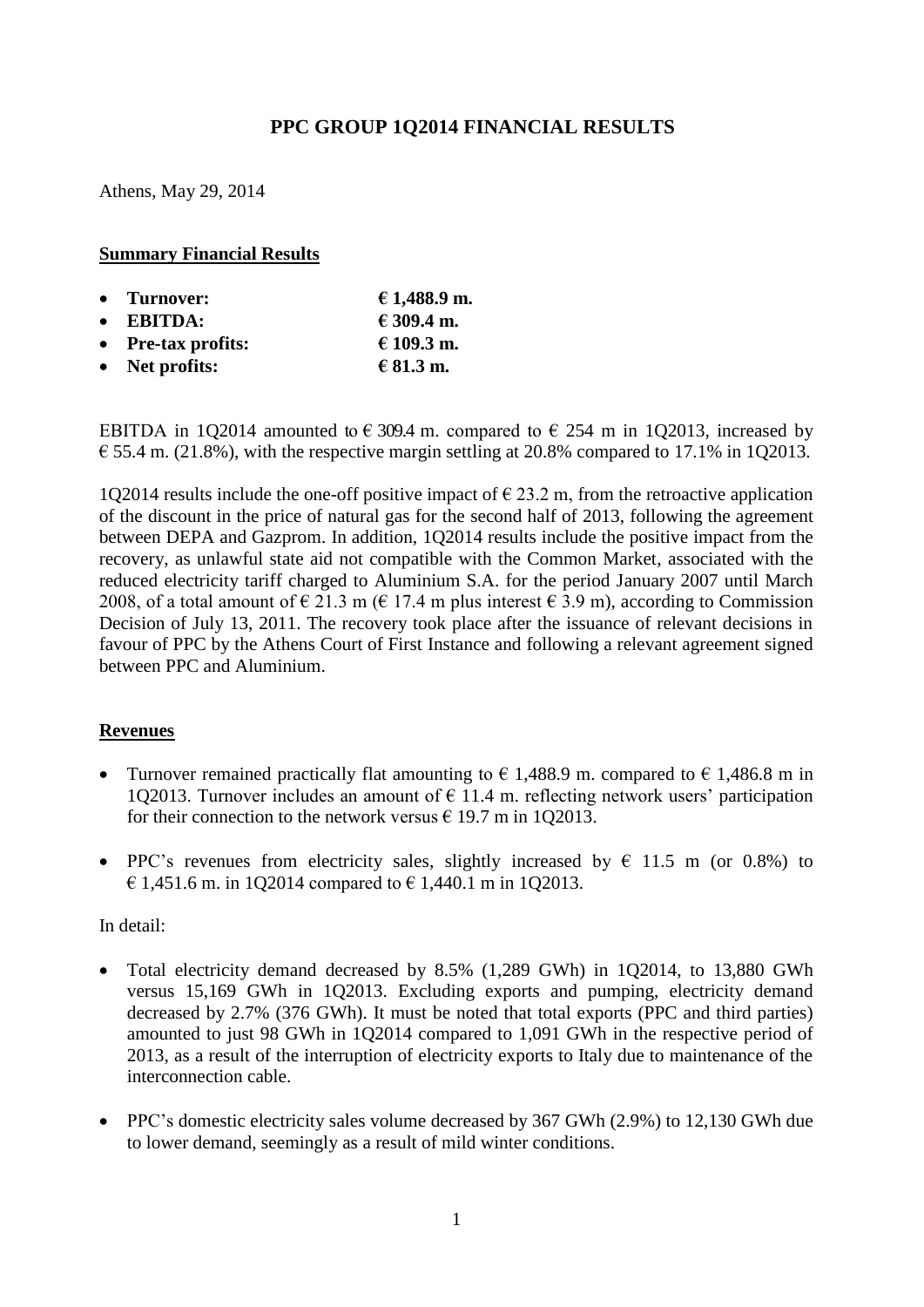PPC's electricity generation and imports covered 69.5% of total demand, while the corresponding percentage in 1Q2013 was 64.4%. Lignite-fired generation increased by 10.3%, whereas gas-fired generation marked also a significant increase compared to 1Q2013, when the respective generation was quite low due to favourable hydrological conditions. Hydro generation decreased by 66.3%, between the two periods as 1Q2013 was, as already mentioned, an exceptional hydrological quarter.

Finally, third party RES generation remained practically stable, compared to 1Q2013, with their relative share in the country's energy mix amounting to 16.3% from 14.4%.

#### **Operating expenses**

Operating expenses before depreciation, decreased by  $\epsilon$  53.3 (4.3%) from  $\epsilon$  1,232.8 m. in 1Q2013 to € 1,179.5 m. in 1Q2014.

## More specifically:

## Energy mix expenditure

- Expenditure for liquid fuel, natural gas and energy purchases slightly decreased by  $\epsilon$  34.4 m., or by 5.3% compared to 1Q2013. Specifically:
	- The decrease in liquid fuel expense by  $\epsilon$  24.2 m. (13.3%), from  $\epsilon$ 181.5 m. in 1O2013 to  $\epsilon$  157.3 m. in 1O2014, is attributed to the reduction of heavy fuel oil and diesel prices, expressed in Euros, by 9.2% and 7.5% respectively, (including the reduction of the premium that the Company achieved since 1.1.2014), as electricity generation from liquid fuel remained practically stable marking an increase of only 4 GWh.
	- Natural gas expense increased by  $\epsilon$  56.8 m., from  $\epsilon$  45.2 m. in 1Q2013 to  $\epsilon$  102 m., due to the increase of gas-fired generation, which was to some extent mitigated by the decrease of natural gas prices by 22.3%. Approximately half of this decrease is related to the 10% discount on natural gas prices for PPC, following the agreement between DEPA and Gazprom.
	- ─ Energy purchases expense from the System and the Network decreased by 15.6% or  $\epsilon$  61.1 m., from  $\epsilon$  390.7 m. in 102013 to  $\epsilon$  329.6 m. More specifically, and regarding the Interconnected System, energy purchases expense amounted to  $\in$  294.7 m. compared to  $\in$  348.4 m. in 1Q2013, a reduction of 15.4% or  $\in$  53.7 m.

The reduction of energy purchases expense is attributed to a large extent to the reduction of energy purchases volume by 505 GWh (474 GWh from the System and 31 GWh from the Network).

The abovementioned reduction has been significantly impacted by the abolition of the 30% rule with respect to bidding of generation units, as of 1.1.2014. Besides, the abolition of the 10% mark up of the Variable Cost Recovery Mechanism as of 1.8.2013, also contributed to the reduction of energy purchases expense. Specifically, the expense for the variable cost recovery of IPPs, decreased to  $\epsilon$  11.4 m in 1Q2014 from € 105.1 m in 1Q2013, a reduction of  $€ 93.7$  m.

On the other hand, the reduction in the energy purchases expense was contained by the increase of the average System Marginal Price (SMP) by 47.1%, from € 40.3/MWh in 1Q2013 to € 59.3/MWh in 1Q2014, as well as by the increased net expense by  $\epsilon$  24.1 m for the Capacity Assurance Mechanism, resulting from the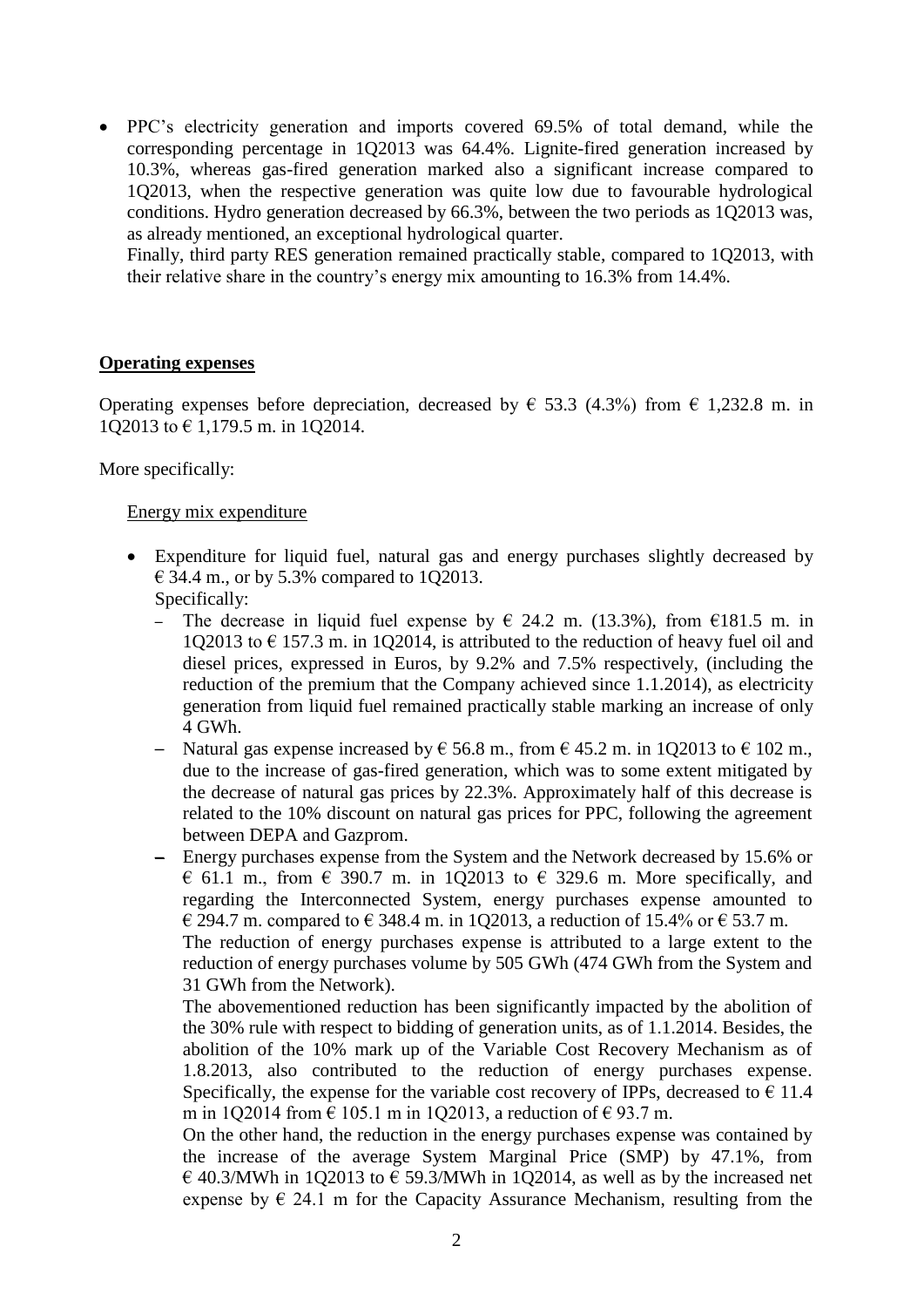doubling of the Capacity Assurance Certificates (CACs) for modern natural gas-fired units combined with the abolition of CACs for certain PPC older generation units as of 1.8.2013.

Additionally, there was a further negative impact from the incremental expense of  $\epsilon$  12.5 m, resulting from the new methodology of calculating the price paid through the pool to RES generators by electricity suppliers in the Interconnected System.

- ─ Expenditure for electricity imports, excluding expense for interconnection rights, reached  $\in$  26.2 m., decreased by  $\in$  5.9 m. (18.4%), mainly due to the decrease of the imports price by 19.6%, as the volume of imports remained practically flat at 574 GWh (vs 566 GWh in 1Q2013).
- Expenditure for  $CO_2$  emission rights amounted to  $\epsilon$  49.6 m. in 1Q2014, decreased by  $\epsilon$  21.1 m. compared to 1Q2013. CO<sub>2</sub> emissions in 1Q2014 reached 10.6 mln tonnes compared to 9.7 mln tonnes, due to the increased lignite and gas fired generation. However, the average price in 1Q2014 was 4.7  $\epsilon$ /tonne while the corresponding level in 1Q2013 was 7.3  $\epsilon$ /tonne, as in 1Q2013, 3.6 mln tonnes of CO<sup>2</sup> emissions were covered with EUAs already purchased during the period 2008-2012 at an average price of approximately 13.5€/tonne.

## Payroll cost

 The total reduction between the two periods in payroll cost, including capitalized payroll and payroll of seasonal personnel, amounted to  $\epsilon$  12.2 m. (4.7%) from  $\epsilon$  260.5 m in 1Q2013 to  $\epsilon$  248.3 m in 1Q2014. The decrease in the number of permanent employees on payroll was 910, from 19,959 on 31.3.2013 to 19,049 on 31.3.2014.

#### Provisions

• Provisions for bad debt, litigation and slow moving materials amounted to  $\epsilon$  147.9 m, marking an increase of  $\epsilon$  49.6 m. (50.5%) compared to 1Q2013, when it stood at  $\epsilon$  98.3 m, mainly due to the increase of Low Voltage customers provisions.

#### Regulatory issues

 Pursuant to RAE's Decision 285/2013, electricity generators are required to cover a deficit created in the Day-Ahead Schedule market during 2011 and 2012 by alternative suppliers that exited the market. Following this decision, the Market Operator (namely LAGIE or HEMO) informed PPC that its share in the allocation of this deficit amounts to € 96.6 m.

In addition, according to the same Decision, PPC is not allowed to recover payments made to owners of rooftop photovoltaics by offsetting the corresponding claims against LAGIE with other PPC obligations to LAGIE. This is an issue that does not impact our results but will have a negative effect on our cash flows, due to the increased working capital needs, since PPC is obliged to await payments in cash from LAGIE through the relevant special RES account. The issue in question concerns amounts which range from  $E11$  m to  $E31$  m per month and the total delayed amount to be recovered could reach approximately  $\epsilon$ 160 m based on an estimated eight-month waiting period. LAGIE has already filed both a claim and an application for interim measures before the Court of First Instance of Athens against PPC and the relevant judicial judgment is being expected. The issue is expected to be addressed by appropriate legislation.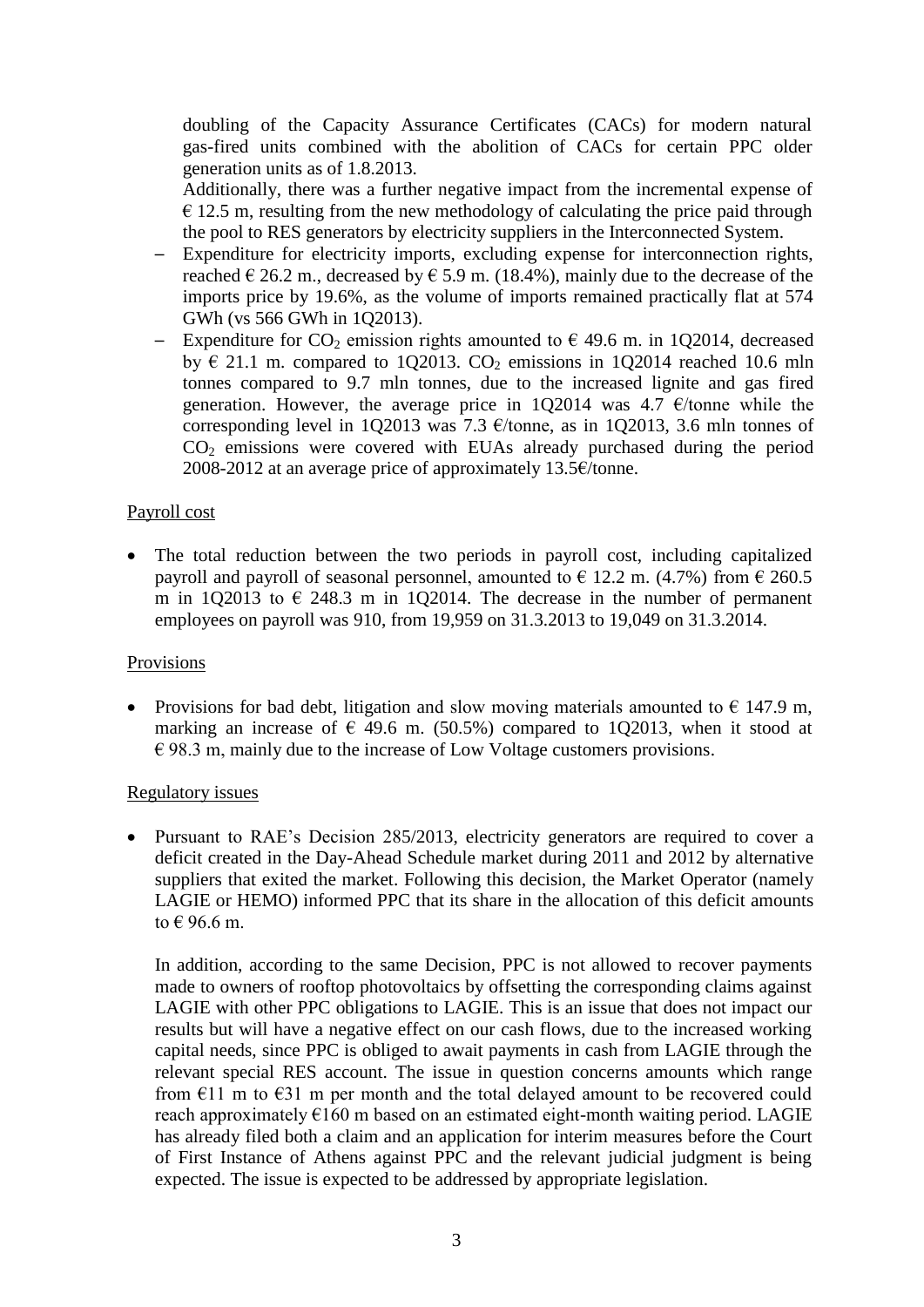PPC has filed an application for annulment of RAE's Decision 285/2013 before the Council of State as well as an action for suspension of such Decision until a final judgment is issued by the Council of State. The hearing for the application for the annulment took place on March 18, 2014 and the decision is pending.

Regarding the allocation of the aforementioned deficit of  $\epsilon$  96.6 m, the Council of State issued an interim order (No. 62/2014), which suspended 50% of this amount. Since we strongly believe that we have grounds for a favourable outcome of the final judgement, we have not proceeded with a relevant provision for  $\epsilon$  96.6 m for an adverse litigation outcome. However, as we effect payments for 50% of this amount, we will make an equal amount of provision, , in order to reflect the uncertainties of recovering these payments.

- In addition, RAE issued Decision 197/2014 by which, the Independent Power Transmission Operator (IPTO) is mandated, amongst other, to complete the public consultation and send its proposal for the amendment of the Hellenic Grid Code as well as the Settlement Manual, concerning the methodology for the allocation of the deficit of IPTO created during 2011 and 2012 by alternative suppliers that exited the market. Within the framework of the public consultation, PPC has expressed, amongst other, its disagreement to the concept of the allocation of the accumulated deficit.
- According to Law 4152/2013, energy purchases from RES in the Interconnected System are paid through the market operation, at the higher amount of either their revenues from DAS and Imbalances settlements or the value of the energy they inject to the System multiplied by the weighted average variable cost of the conventional thermal power plants. Following RAE's Decision 366/2013, published in mid August, on the new methodology of calculating the price for Renewable energy paid by electricity suppliers in the Interconnected System (following the aforementioned Law), the IPTO sent to PPC S.A. in October corrective clearing statements for May, June, July and part of August of 2013, totaling an amount of  $\epsilon$  48.2 m, resulting from the retroactive application of the relevant methodology. PPC considers that the retroactive application of the methodology in question is not included in the relevant provisions of the Law and, therefore, has not recorded any relevant provision.

#### Other Operating Expenses

Other operating expenses decreased by  $\epsilon$  52.4 m., reaching  $\epsilon$  94.9 m. in 1Q2014 compared to € 147.3 m. in 1Q2013.

Adjusting for the one-off positive rebate of  $\epsilon$  23.2 m, from the retroactive application of the discount in the price of natural gas for the second half of 2013, as well as for the one-off positive impact of the recovery from Aluminium of  $\epsilon$  17.4 m, other operating expenses decreased by € 11.8 m. or 8%, to € 135.5 m in 1Q2014 compared to € 147.3 m. in 1Q2013.

#### In conclusion,

In 1Q2014, 44.6% of total revenues were expensed for fuel,  $CO<sub>2</sub>$  and energy purchases compared to 48.5% in 1Q2013. It is noted that, energy purchases expense in 1Q2014 accounted for 23.9% of total revenues compared to 28.5% in 1Q2013. This development is mainly attributed to the decrease of the share of the variable cost recovery mechanism of IPPs to 0.8% from 7.1% of total revenues.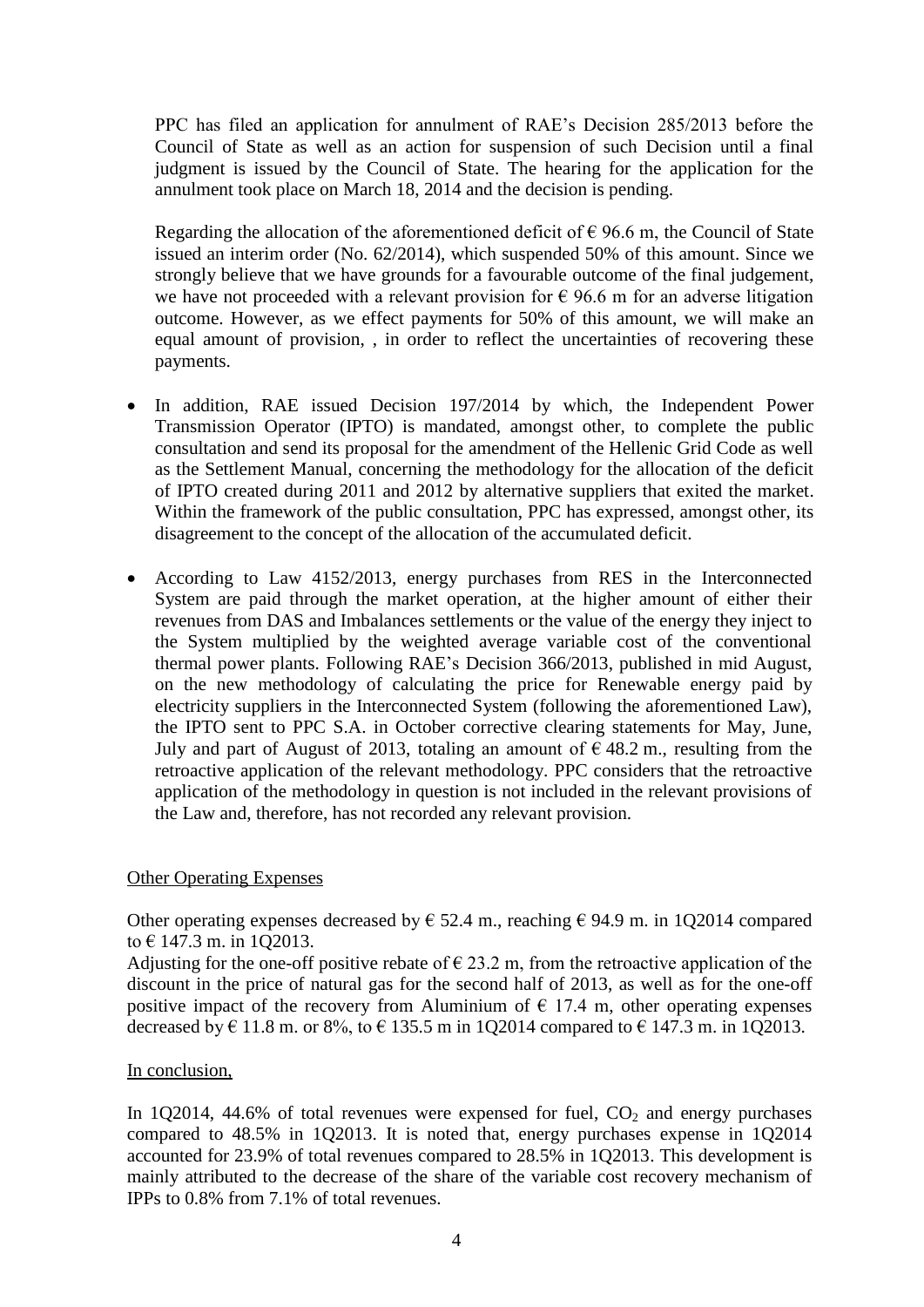### **Other Financial information**

- Depreciation expense in 1Q2014 amounted to  $\epsilon$  147.3 m. compared to  $\epsilon$  152.4 m. in 1O2013, a reduction of  $\epsilon$  5.1 m.
- Net financial expenses decreased to  $\epsilon$  51.7 m. (5.5%), from  $\epsilon$  54.7 m. in 1Q2013, as they have been positively impacted by an amount of  $\epsilon$  3.9 m, which refers to the interest on the amount of  $\epsilon$  17.4 m that PPC recovered from Aluminium.
- Pre-tax profits in 1O2014 amounted to  $\epsilon$  109.3 m. compared to  $\epsilon$  45.1 m. in 1O2013. Adjusting for the aforementioned one-off positive impact related to the retroactive natural gas prices rebate and the recovered amount from Aluminium, pre-tax profits would amount to € 64.8 m in 1Q2014.
- Net profits amounted to  $\epsilon$  81.3 m. compared to  $\epsilon$  49.4 m. in 1Q2013. Adjusted net profits amounted to  $\in$  48.4.

## **Capex and net debt**

• Capital expenditure in 1Q2014 amounted to  $\epsilon$  90.1 m. compared to  $\epsilon$  176.5 m. in 1Q2013, reduced by  $\epsilon$  86.4 m., while, as a percentage of total revenues it declined to 6.1% from 11.9%. Excluding network users' participation for their connection to the network ( $\epsilon$  11.4 m. and  $\in$  19.7 m. in 1Q2014 and 1Q2013 respectively), which fund a significant part of network projects, capital expenditure amounted to 5.3% and 10.7% of total revenues in 1Q2014 and 1Q2013 respectively.

Specifically, the main components of 1Q2014 capital expenditure, were as follows (in brackets the respective figures for 1Q2013):

| - Mining projects:       | $€ 12.8$ m.  | $(\text{€ }21.6 \text{ m.})$ |
|--------------------------|--------------|------------------------------|
| - Generation projects:   | € 19.1 m.    | $(\text{€ } 27 \text{ m.})$  |
| - Transmission projects: | $\in$ 8.1 m. | (648.2 m.)                   |
| - Network projects:      | € 44.5 m.    | (E 76.2 m.)                  |
| - RES projects:          | € 3.4 m.     | $(\text{€ } 1.8 \text{ m.})$ |
|                          |              |                              |

Net debt amounted to  $\epsilon$  4,613 m., a reduction of  $\epsilon$  32.4 m. compared to 31.3.2013 ( $\epsilon$  4,645.4 m.), while it increased by € 88.7 m compared to 31.12.2013 (€ 4.524.3 m.).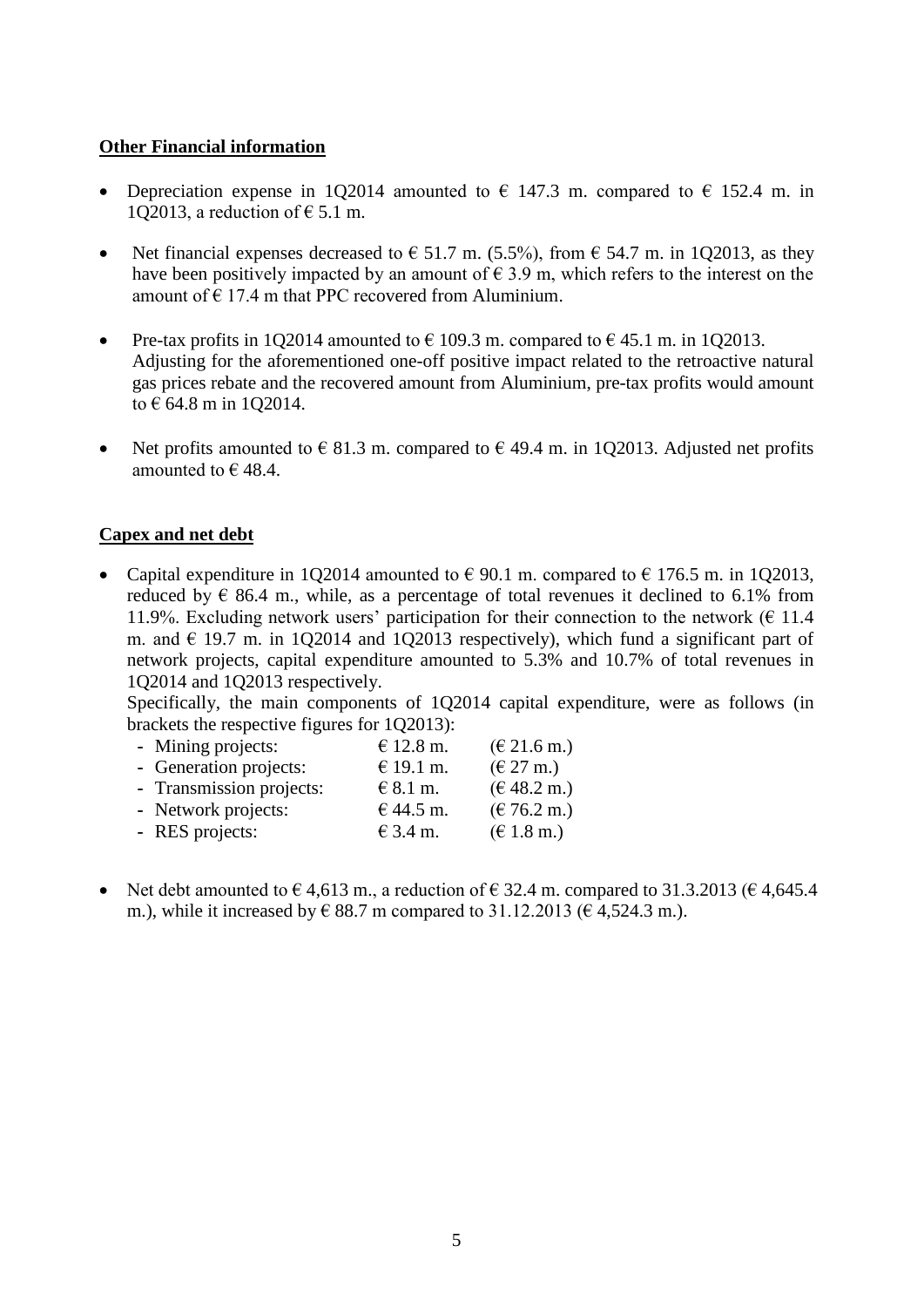Commenting on the financial results of the period, Arthouros Zervos, Public Power Corporation's Chairman and Chief Executive Officer said:

"In the first quarter of 2014, operating profitability improved, with EBITDA rising by 21.8% to  $\epsilon$  309.4 m on the back of lower energy purchase expenses associated mainly with the gradual elimination of the Variable Cost Recovery Mechanism. Profitability was also positively impacted by the discount on natural gas prices, valid as of 1.7.2013, and the recovery of the state aid to Aluminium.

During the first months of 2014, we proceeded with significant financial transactions leading to stronger capital structure and improved liquidity profile.

Specifically, in April, we signed a five-year syndicated loan of  $\epsilon$  2.2 bln with the Greek banks for the refinancing of existing maturities, thus extending the repayment period up to 2019.

Next, we successfully tapped the international debt markets with the issuance of a  $\epsilon$  700 m bond in a combination of a three-year  $\epsilon$  200 m bond and a five year  $\epsilon$  500 m bond, at a fixed coupon of 4.75% and 5.50%, respectively. The high demand for the issue, which reached  $\epsilon$  3 bln, i.e. six times higher than the initially announced amount of  $\epsilon$  500 m, and the competitive level of the coupon, led to the decision to upsize the issue by  $\epsilon$  200 m. Out of the net proceeds, an amount of  $\epsilon$  452 m was used for the partial prepayment of the five-year syndicated loan, leading also to a step-down of the applicable spread by 50 basis points.

In a challenging economic environment, PPC's strategic choices and measurable results strengthen its credibility and prospects, as also reflected in the upgrading by Standard & Poor's of the Company's credit rating by three notches, from CCC to B.

Going forward, we continue to focus on completing generation investments targeted at improving power plant efficiency, investing in renewables and diversifying in neighbouring markets and other activities, mainly through joint ventures."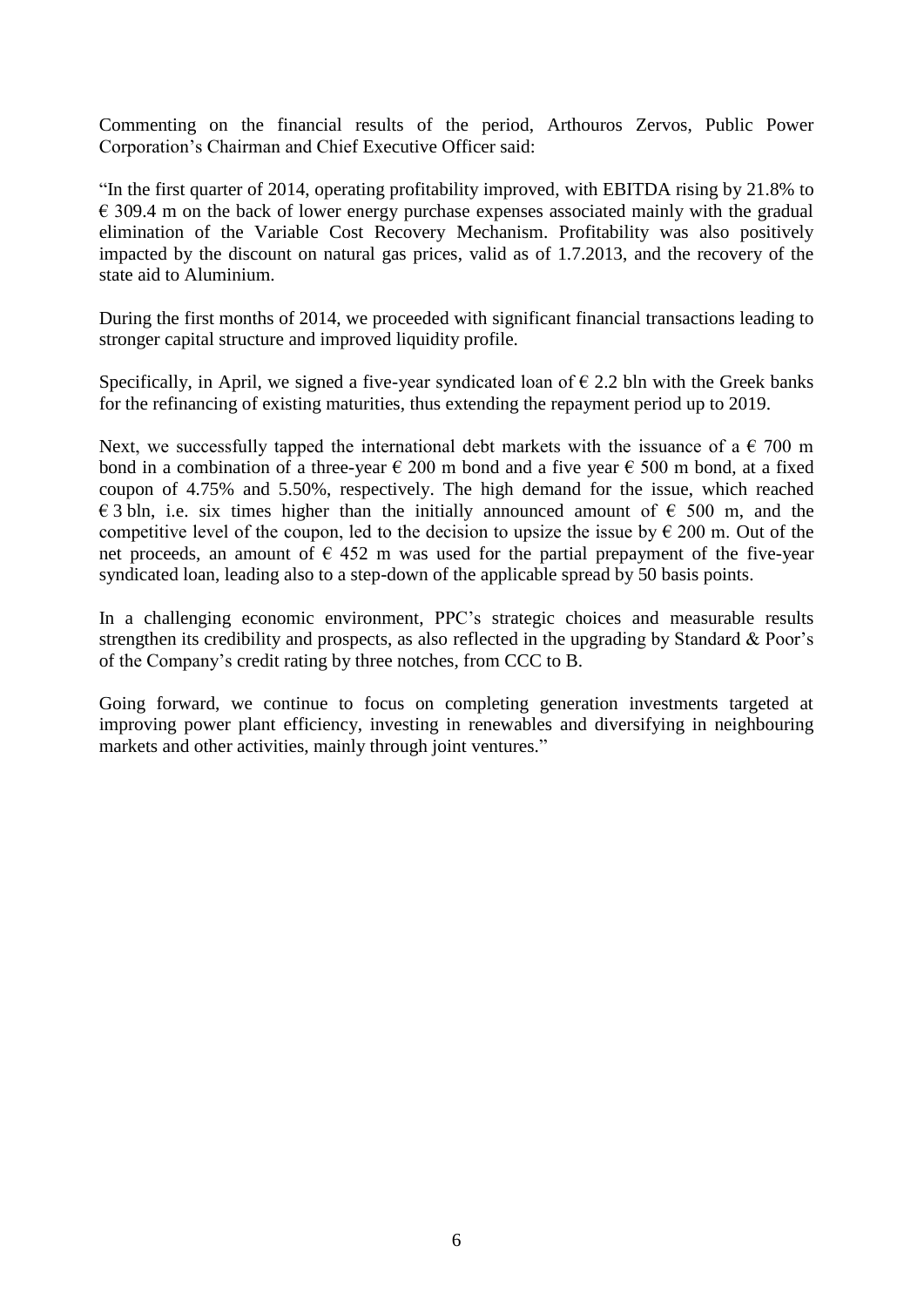## **Financial Results of the Parent Company**

|                            | 102014       | <b>1Q2013</b> |
|----------------------------|--------------|---------------|
| Turnover                   | € 1,475.3 m. | € 1,472.7 m.  |
| <b>EBITDA</b>              | € 246.9 m.   | €194.9 m.     |
| <b>EBITDA</b> margin       | 16.7%        | 13.2%         |
| Pre-tax profits / (Losses) | € 69.8 m.    | $E$ 9.1 m.    |
| Net income $/(Loss)$       | €49.8 m.     | $€3.4$ m.     |

## **Financial Results of Subsidiaries**

## **Independent Power Transmission Operator (IPTO S.A./ADMIE)**

|                            | 102014    | 102013             |
|----------------------------|-----------|--------------------|
| Turnover                   | € 65.7 m. | $\epsilon$ 66.1 m. |
| <b>EBITDA</b>              | €47.6 m.  | €49.5 m.           |
| <b>EBITDA</b> margin       | 72.4%     | 74.9%              |
| Pre-tax profits / (Losses) | € 27.9 m. | € 29.5 m.          |
| Net income $/(Loss)$       | €21.2 m.  | $€30$ m.           |

## **Hellenic Electricity Distribution Network Operator (HEDNO S.A./DEDDIE)**

|                                           | 102014     | 102013     |
|-------------------------------------------|------------|------------|
| Turnover                                  | € 115.1 m. | € 127.9 m. |
| <b>EBITDA</b>                             | $€10.1$ m. | $€4.8$ m.  |
| <b>EBITDA</b> margin                      | 8.7%       | 3.7%       |
| $\blacksquare$ Pre-tax profits / (Losses) | $€8.7m$ .  | $E$ 3.2 m. |
| Net income $/(Loss)$                      | $E$ 8.1 m. | € 14.2 m.  |

## **PPC Renewables S.A.**

|                            | 1Q2014         | 102013    |
|----------------------------|----------------|-----------|
| Turnover                   | $\epsilon$ 6m. | $€6.7$ m. |
| <b>EBITDA</b>              | $E$ 3.3 m.     | $€3.5$ m. |
| <b>EBITDA</b> margin       | 55.0%          | 52.2%     |
| Pre-tax profits / (Losses) | $€1.4$ m.      | E2m       |
| Net income $/(Loss)$       | $€0.8$ m.      | $€0.4$ m. |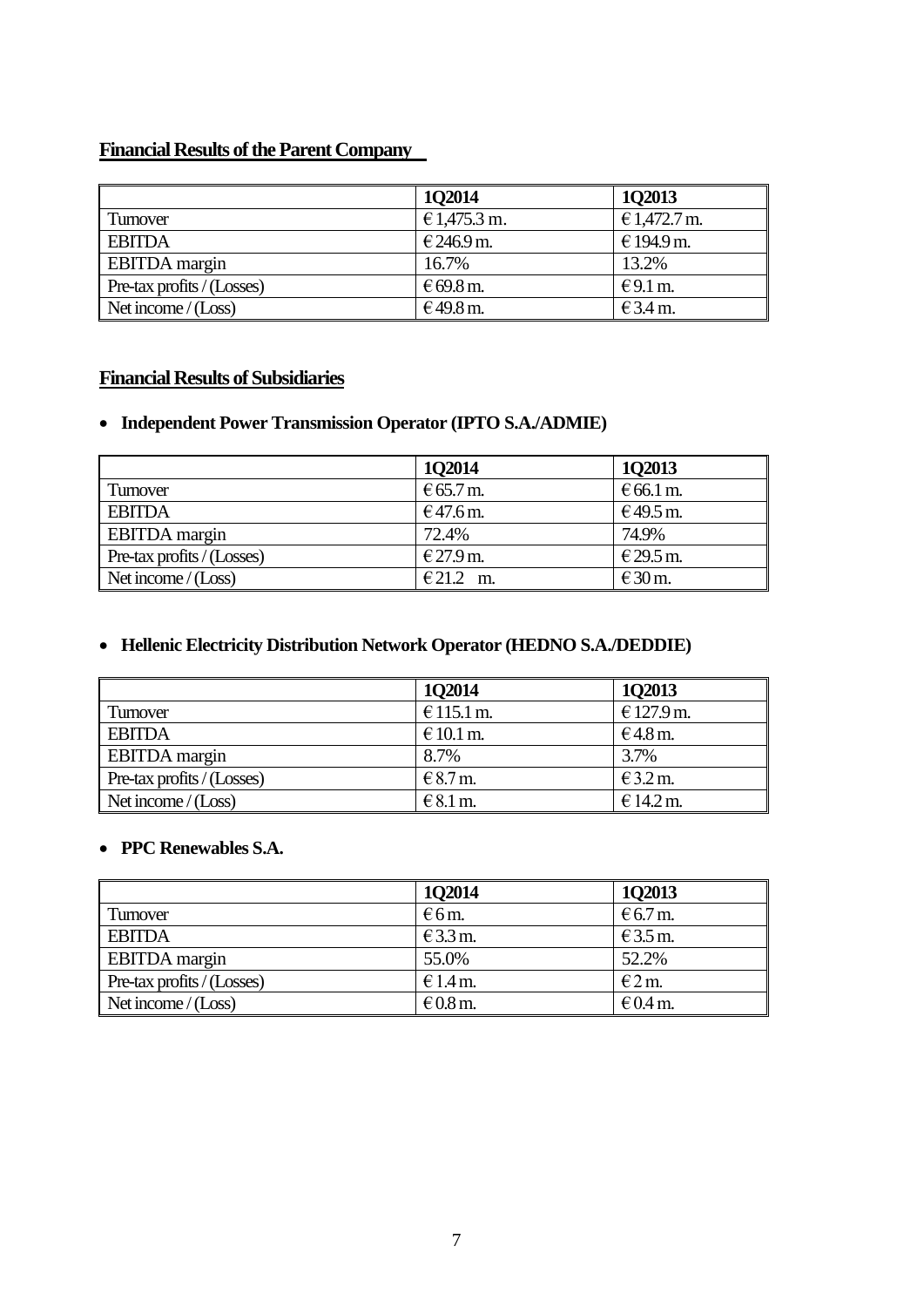| Summary Financials (€ m.)                         |                     |                     |         |                     |                       |       |  |  |  |
|---------------------------------------------------|---------------------|---------------------|---------|---------------------|-----------------------|-------|--|--|--|
|                                                   | 1Q2014<br>Unaudited | 1Q2013<br>Unaudited | Δ%      | 1Q2014<br>Unaudited | 1Q2013<br>Unaudited   | Δ%    |  |  |  |
|                                                   |                     | <b>GROUP</b>        |         |                     | <b>PARENT COMPANY</b> |       |  |  |  |
| <b>Total Revenues</b>                             | 1,488.9             | 1,486.8             | 0.1%    | 1,475.3             | 1,472.7               | 0.2%  |  |  |  |
| <b>EBITDA</b>                                     | 309.4               | 254.0               | 21.8%   | 246.9               | 194.9                 | 26.7% |  |  |  |
| <b>EBITDA Margin</b>                              | 20.8%               | 17.1%               |         | 16.7%               | 13.2%                 |       |  |  |  |
| Profit/(Loss) before Taxes & Fin. Expenses (EBIT) | 162.1               | 101.6               | 59.5%   | 116.2               | 59.5                  | 95.3% |  |  |  |
| EBIT margin (%)                                   | 10.9%               | 6.8%                |         | 7.9%                | 4.0%                  |       |  |  |  |
| Net Income/(Loss)                                 | 81.3                | 49.4                |         | 49.8                | 3.4                   |       |  |  |  |
| Earnings/(Losses) per share (In euro)             | 0.35                | 0.21                |         | 0.21                | 0.01                  |       |  |  |  |
| No of Shares (in m.)                              | 232                 | 232                 |         | 232                 | 232                   |       |  |  |  |
| <b>Net Debt</b>                                   | 4,613.0             | 4,645.4             | $-0.7%$ | 4,391.2             | 4,202.2               | 4.5%  |  |  |  |

| Summary Profit & Loss (€ m.)                                |                     |                          |          |                     |                          |          |  |  |
|-------------------------------------------------------------|---------------------|--------------------------|----------|---------------------|--------------------------|----------|--|--|
|                                                             | 1Q2014<br>Unaudited | 1Q2013<br>Unaudited      | Δ%       | 1Q2014<br>Unaudited | 1Q2013<br>Unaudited      | Δ%       |  |  |
|                                                             |                     | <b>GROUP</b>             |          |                     | <b>PARENT COMPANY</b>    |          |  |  |
| <b>Total Revenues</b>                                       | 1,488.9             | 1,486.8                  | 0.1%     | 1,475.3             | 1,472.7                  | 0.2%     |  |  |
| - Revenue from energy sales                                 | 1,451.6             | 1,440.1                  | 0.8%     | 1,448.6             | 1,437.1                  | 0.8%     |  |  |
| - Customers' participation                                  | 11.4                | 19.7                     | $-42.1%$ | 11.1                | 19.3                     | -42.5%   |  |  |
| - Third Party Distribution network fees and PSO             | 3.5                 | 5.9                      | $-40.7%$ | 3.5                 | 2.9                      | 20.7%    |  |  |
| - Other revenues                                            | 22.4                | 21.1                     | 6.2%     | 12.1                | 13.4                     | $-9.7%$  |  |  |
| Total Operating Expenses (excl. depreciation)               | 1,179.5             | 1,232.8                  | $-4.3%$  | 1,228.4             | 1,277.8                  | $-3.9%$  |  |  |
| - Payroll Expenses                                          | 228.1               | 234.5                    | $-2.7%$  | 145.5               | 152.6                    | $-4.7%$  |  |  |
| - Third parties fossil fuel                                 | 19.3                | 9.0                      | 114.4%   | 19.3                | 9.0                      | 114.4%   |  |  |
| - Total Fuel Expenses                                       | 259.3               | 226.7                    | 14.4%    | 259.3               | 226.7                    | 14.4%    |  |  |
| - Liquid fuel                                               | 157.3               | 181.5                    | $-13.3%$ | 157.3               | 181.5                    | $-13.3%$ |  |  |
| - Natural Gas                                               | 102.0               | 45.2                     | 125.7%   | 102.0               | 45.2                     | 125.7%   |  |  |
| - Expenditure for CO <sub>2</sub> emission rights           | 49.6                | 70.7                     | $-29.8%$ | 49.6                | 70.7                     | $-29.8%$ |  |  |
| - Special lignite levy                                      | 12.2                | (1)<br>11.1              | 9.9%     | 12.2                | $\left(1\right)$<br>11.1 | 9.9%     |  |  |
| - Energy Purchases                                          | 355.8               | $422.8^{\overline{(1)}}$ | $-15.8%$ | 362.2               | 428.3 $(1)$              | $-15.4%$ |  |  |
| - Purchases From the System and the Network                 | 238.5               | (1)<br>216.2             | 10.3%    | 238.5               | 216.2 $(1)$              | 10.3%    |  |  |
| - Imports                                                   | 26.2                | 32.1 $(\overline{1})$    | $-18.4%$ | 26.2                | $\left(1\right)$<br>32.1 | $-18.4%$ |  |  |
| - Third party variable cost recovery mechanism              | 11.4                | (1)<br>105.1             | $-89.2%$ | 11.4                | (1)<br>105.1             | $-89.2%$ |  |  |
| - Third party capacity assurance mechanism                  | 43.4                | (1)<br>19.3              | 124.9%   | 43.4                | (1)<br>19.3              | 124.9%   |  |  |
| - Balance of clearings and other expenses                   | 7.6                 | (1)<br>15.1              | $-49.7%$ | 7.6                 | (1)<br>15.1              | $-49.7%$ |  |  |
| - Differential expense for RES energy<br>purchases          | 12.5                | (1)<br>$0.0\,$           |          | 12.5                | (1)<br>$0.0\,$           |          |  |  |
| - Special consumption tax on natural gas for<br><b>IPPs</b> | 9.8                 | (1)<br>30.0              | $-67.3%$ | 9.8                 | (1)<br>30.0              | $-67.3%$ |  |  |
| - Other                                                     | 6.4                 | (1)<br>5.0               | 28.0%    | 12.8                | (1)<br>10.5              | 21.9%    |  |  |